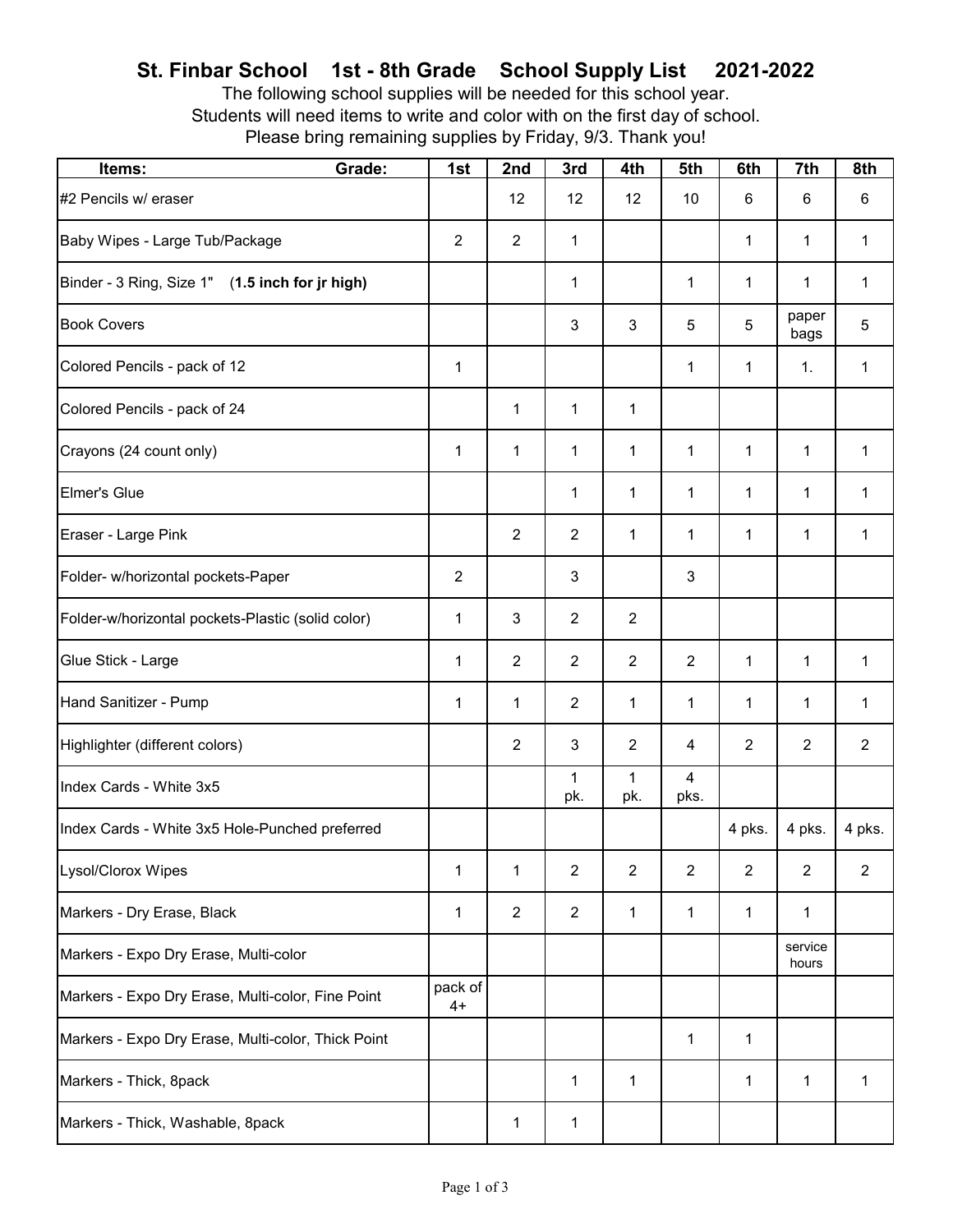| Grade:<br>Items:                                                     | 1st            | 2nd                 | 3rd            | 4th            | 5th            | 6th         | 7th              | 8th              |
|----------------------------------------------------------------------|----------------|---------------------|----------------|----------------|----------------|-------------|------------------|------------------|
| Markers - Thin, 8pack                                                |                |                     |                | 1              | 1              | 1           | 1                | 1                |
| Notebook - Composition (NOT Spiral)                                  | 1              |                     | $\overline{2}$ | 2              | 1              |             |                  |                  |
| Notebook - Spiral 1 subject                                          |                |                     | 3              | 2              | 3              |             |                  |                  |
| Paper - Graph Paper                                                  |                |                     |                |                |                |             | for<br>home      | for<br>home      |
| Paper - Loose Leaf College rule (500)                                |                |                     |                |                | 1              | for<br>home | for<br>home      | for<br>home      |
| Paper - Loose Leaf wide rule (200)                                   |                |                     |                | 1              |                |             |                  |                  |
| Paper - ream of Card Stock                                           |                | white or<br>colored |                |                | 1              |             |                  | service<br>hours |
| Paper - Ream of Colored Copy                                         | 1              |                     | 1              | 1              | 1              |             | service<br>hours |                  |
| Paper - Ream of Colored Copy *Astro Bright Preferred                 | 1              | 1                   |                |                |                |             | service<br>hours |                  |
| Paper - Ream of White Copy (NO holes)                                | $\overline{2}$ | 1                   | 1              | 1              | $\overline{2}$ | 1           | 1                | 1                |
| Paper Towels - Bounty Select-a-Size preferred                        | 1              | 1                   | 1              |                | 1              | 1           |                  |                  |
| Pencil Case                                                          |                |                     | bag            | bag            | bag            |             |                  |                  |
| Pencil Case - prefer Sterilite size 8 1/2 x 5 3/4 x 2 1/2            | 1              | 1                   |                |                |                |             |                  |                  |
| Pens - Blue or Black Ballpoint only                                  |                |                     | 6              | 10             | 10             | 6           | 6                | 8                |
| Pens - Red                                                           |                |                     | 6              | 4              | 6              | 4           | 4                | 4                |
| Post-Its 4 page Markers, 2 Square                                    |                |                     | 1              |                |                |             |                  |                  |
| Ruler (12 inch/metric)                                               |                |                     | $\mathbf{1}$   | 1              |                | 1           | 1                | 1                |
| Scissors - Age Appropriate                                           | 1              | 1                   | 1              | 1              | $\mathbf{1}$   | 1           | 1                | 1                |
| Star Chart (@ Amazon or Barnes & Noble)                              |                |                     |                |                |                |             |                  | $\mathbf{1}$     |
| Subject Dividers- 1 Package<br>Subject Dividers-pk of 8 with pockets |                |                     |                |                | $\mathbf{1}$   | 1           | 1                | 1                |
| Tissues - Large Box - Kleenex Anti-Viral preferred                   | $\overline{2}$ | $\overline{2}$      |                | $\overline{2}$ | $\overline{2}$ |             | 1                | $\mathbf{1}$     |
| Ziploc Bags - Gallon Size                                            | 1              |                     |                |                | 1              |             |                  |                  |

## **Additional Supplies Needed: 1st - 8th Grade Enrichment Classes**

Students will also need supplies for the enrichment classes. Library (L), Music (M), Computer Lab (C ), Technology Classes (T),Science (S), Foreign Language (F), Physical Education (PE) Unless otherwise noted, the quantity is 1. Please label these accordingly. NEXT PAGE FOR ENRICHMENT CLASS SUPPLIES >>>>>>>>>>>>>>